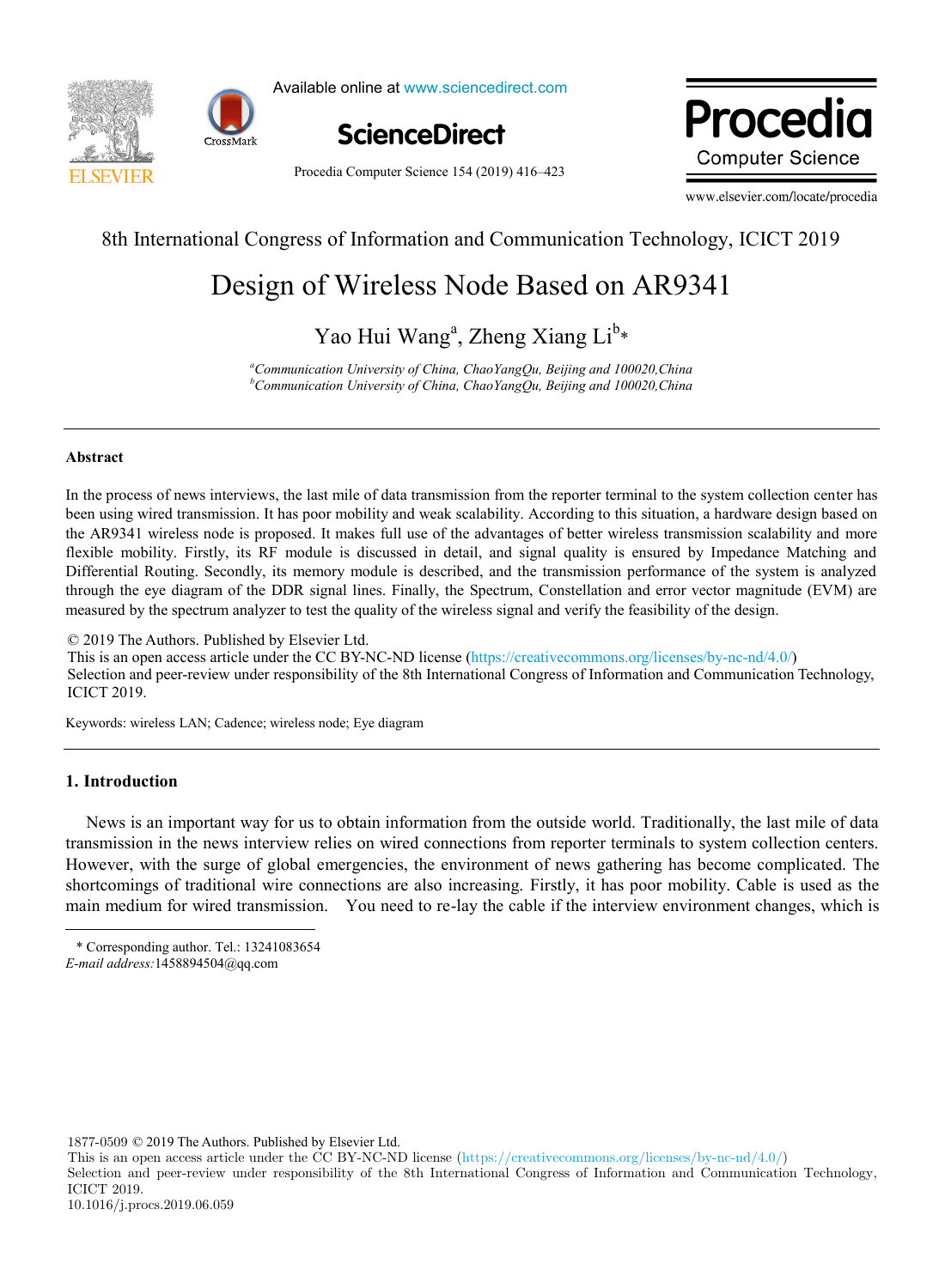time-consuming and laborious. Secondly, the expansion is weak. If you add a new device, you need to re-route, when the port reserved by the original wiring is not enough. Finally, the transmission distance is closer. The traditional cable connection has a short distance , and it is not suitable for long-distance transmission. Compare with it, the mobility of wireless transmission more stronger. If the interview environment changes, the wireless node only needs to be moved. The scalability is better, and the number of devices allowed to be accessed by the wireless node is large. We can use relay to increase the number of wireless nodes. It can achieve the aim of long-distance transmission.

Considering these points, we present to use WLAN for data transmission, as shown in Fig.1-1. The performance of data transmission relies largely on the hardware design of the underlying wireless nodes, including crosstalk between signals, the distortion, etc. We therefore proposed the hardware design of the wireless node based on AR9341. In the end, the quality of the signal is analyzed by using the spectrograms and eye diagrams.



Figure. 1.Wireless transmission diagram

## **2.Schematic and PCB Design**

The wireless node design includes CPU module, RF (antenna) module, and DDR memory module. The overall block diagram of the system is given in Fig.  $2^7$ 



Figure. 2. System block diagram

## *2.1 CPU module*

The design of the wireless node uses the Atheros' AR9341 as CPU. It was chosen because its uses the 802.11n wireless standard as well as 300MHz bandwidth, 2\*2MIMO technology<sup>8</sup>, 533MHz highest frequency and 25MHz external clock.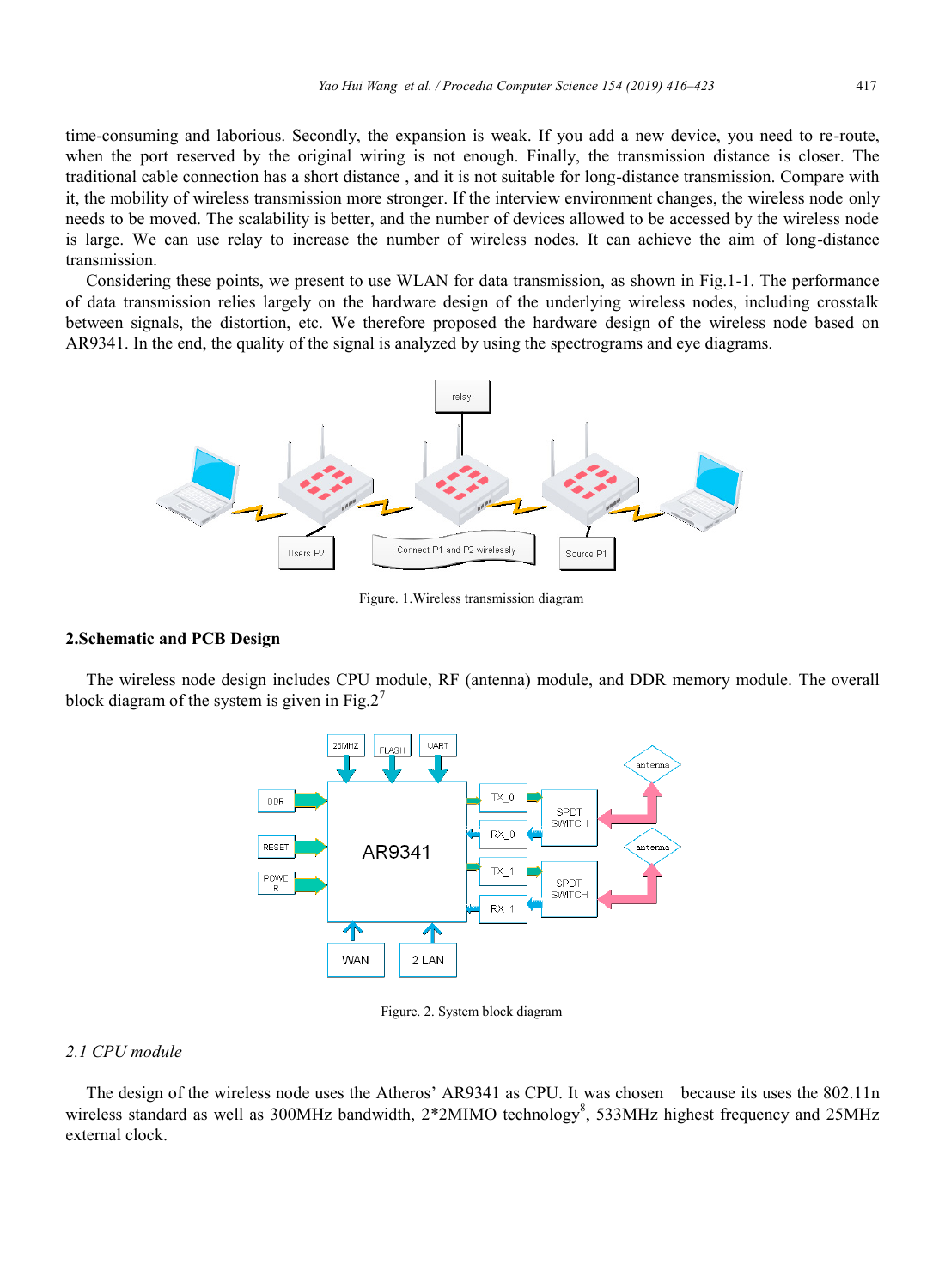## *2.2 RF MODULE*

Differential Traces and Impedance Matching are used in the RF module to keep the integrity of the signal by reducing the interference and loss between signals. The differential signal is a kind of signal with the same amplitude and opposite polarity. It has many advantages such as the strong Anti-interference ability, effectively suppress for the electromagnetic interference and accurate timing location. Impedance Matching is used in the circuit design of the Differential to Single-ended. Table 1 shows the parameter settings of the TOP layer. In this design, the Differential Impedance is  $102.04$ ohm<sup>1</sup>, and we can achieve the Differential Impedance we want by controlling the line width and line spacing.

| Subclassname | Type              | Thickness | Dilelectric | LOSS    | <b>WIDTH</b> | Impedance | DIFFZ0 |
|--------------|-------------------|-----------|-------------|---------|--------------|-----------|--------|
|              |                   | (MIL)     | Constant    | Tangent | (MIL)        | (ohm)     | (ohm)  |
|              | <b>SURFACE</b>    |           |             |         |              |           |        |
| <b>TOP</b>   | <b>CONDUCTOR</b>  | 1.4       | 3.66        |         |              |           |        |
|              | <b>DIELECTRIC</b> | 10        | 4.5         | 0.035   | 15           | 53.075    | 102.04 |

| Table 1. Impedance matching of top layer |  |  |
|------------------------------------------|--|--|
|                                          |  |  |

In this design, the wiring is in the form of Microstrip Line. The formula for calculating the Characteristic Impedance  $is<sup>1</sup>$ 

$$
Z_0 = \frac{87}{\sqrt{E_r + 1.41}} \ln \left[ \frac{5.98H}{0.8W + T} \right]
$$
 (1)

Dielectric Constant  $E_r$  is 3.66, the thickness of the reference plane H is 10mil, the line width of the Microstrip Line W is 15mil, T is the trace thickness of 1.4 mil. the Characteristic Impedance is 53.075 ohm. Differential Impedance<sup>3</sup>

$$
DIFFZ0 = 2 \cdot Z_0 \cdot (1 - K) = 102.04ohm
$$
\n(2)

K is the Coupling Coefficient,  $Z_0$  is the Characteristic Impedance.

#### *2.3 DDR module*

The DDR signal line includes address signals, data signals, control signals, and clock signals. DDR wiring has strict equal length requirements so that it can reduce interference between signals and ensure correct timing. Cadence's powerful constraint manager is very suitable for this design<sup>1</sup>. The difference routing is used in the wiring of the clock signal. The difference between the two differential routing is controlled at  $\pm$ 5mil. And the difference between the address signal and the clock signal line length is controlled at  $\pm 100$ mil. The difference between the data/control signal and the clock signal line length is controlled at  $\pm 50$ mil<sup>1</sup>.

Eye diagram is one of the important ways to reflect the transmission performance of this system. As shown below, Fig. 2-4-1 and Fig.2-4-2 shows the eye diagram of the DDR control signal Sending end and Receiving end. The measurement data of the eye diagram (Table. 2-4-3 Sending end, Table. 2-4-4 Receiving end) includes Eye Cross Ratio, Q factor, etc<sup>6</sup>. The Eye Cross Ratio is generally required to be 50%<sup>6</sup>. The Q factor is the parameter which used to measure the eye signal to noise ratio,

$$
Q_{factor} = \frac{P_{top} - P_{base}}{\sigma_1 + \sigma_2}
$$
\n(3)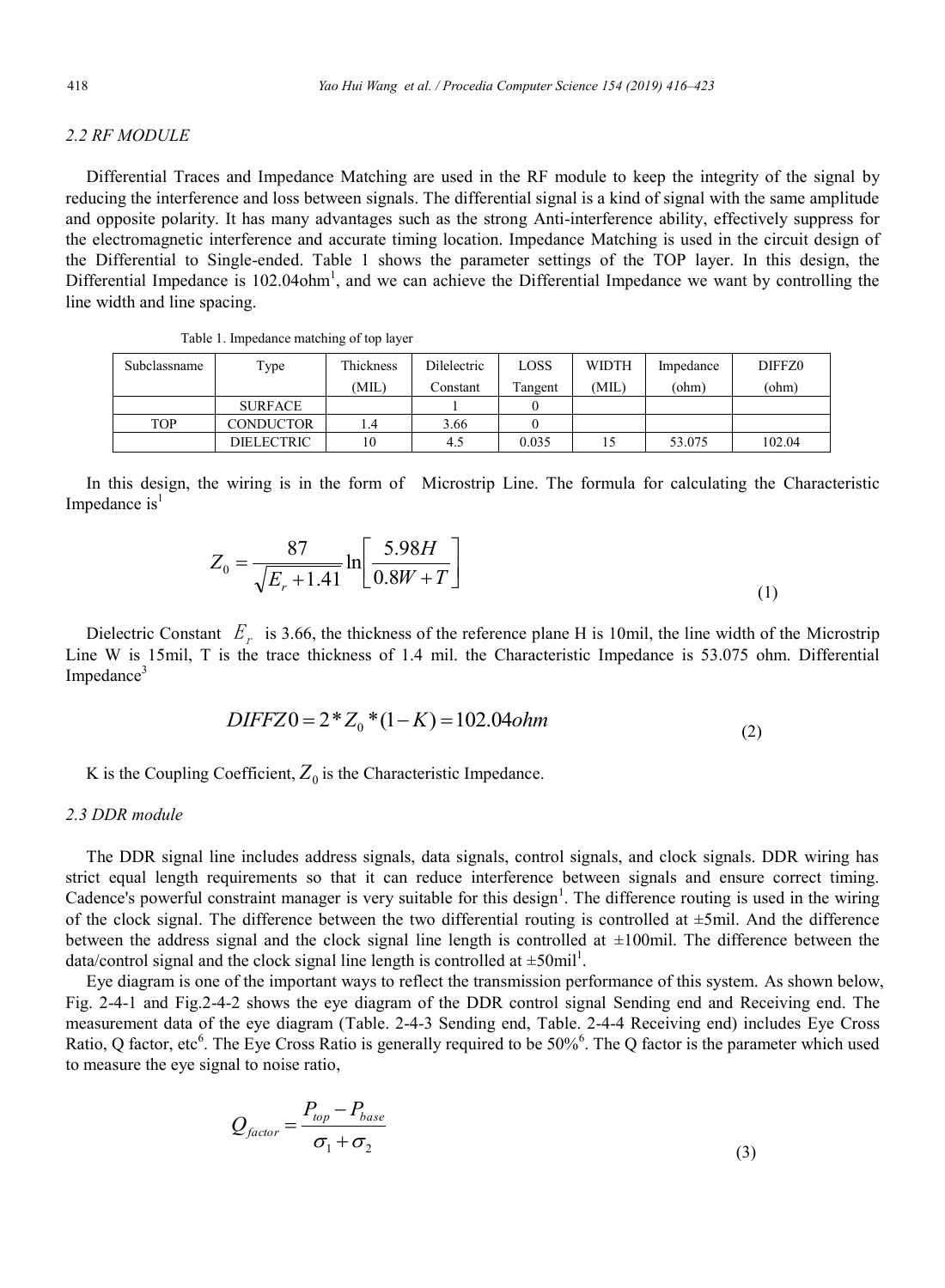$P_{base}$  is 0 level average,  $P_{top}$  is 1 level average,  $\sigma_1$  is an effective value of 1 signal noise,  $\sigma_0$  is an effective value of 0 signal noise. Generally, the Q factor of the sending end is not less than 12, and the Q factor of the receiving end is not less than 6.



Figure. 3.Sending end.



Figure. 4 .Receiving end.

| Measurement   | Curent    | Mean      | Min       | Max        | Range(Max-M<br>in) | <b>Std DeV</b> |
|---------------|-----------|-----------|-----------|------------|--------------------|----------------|
| Crossing $%$  | 51.50%    | 67.50%    | 51.80%    | 99.00%     | 47.30%             | 27.30%         |
| Dutcyc dist   | 887.67ps  | 887.67ps  | 887.67ps  | 887.67ps   | $\theta$           | $\theta$       |
| O-factor      | 17.4      | 12.66     | 4.68      | 17.11      | 12.43              | 6.93           |
| Eye zero leve | $-564$ mv | $-418mv$  | $-567$ mv | $-124$ mv  | $443 \text{mv}$    | $255$ mv       |
| Eye one leve  | 2.554V    | 2.512V    | 2.425V    | 2.555V     | 130mv              | $75 \text{mv}$ |
| Eye width     | 3.39844ns | 5.62500ns | 234.38ps  | 15.03906ns | 14.80469ns         | 6.47519ns      |

| Table 2. Sending end |  |  |
|----------------------|--|--|
|                      |  |  |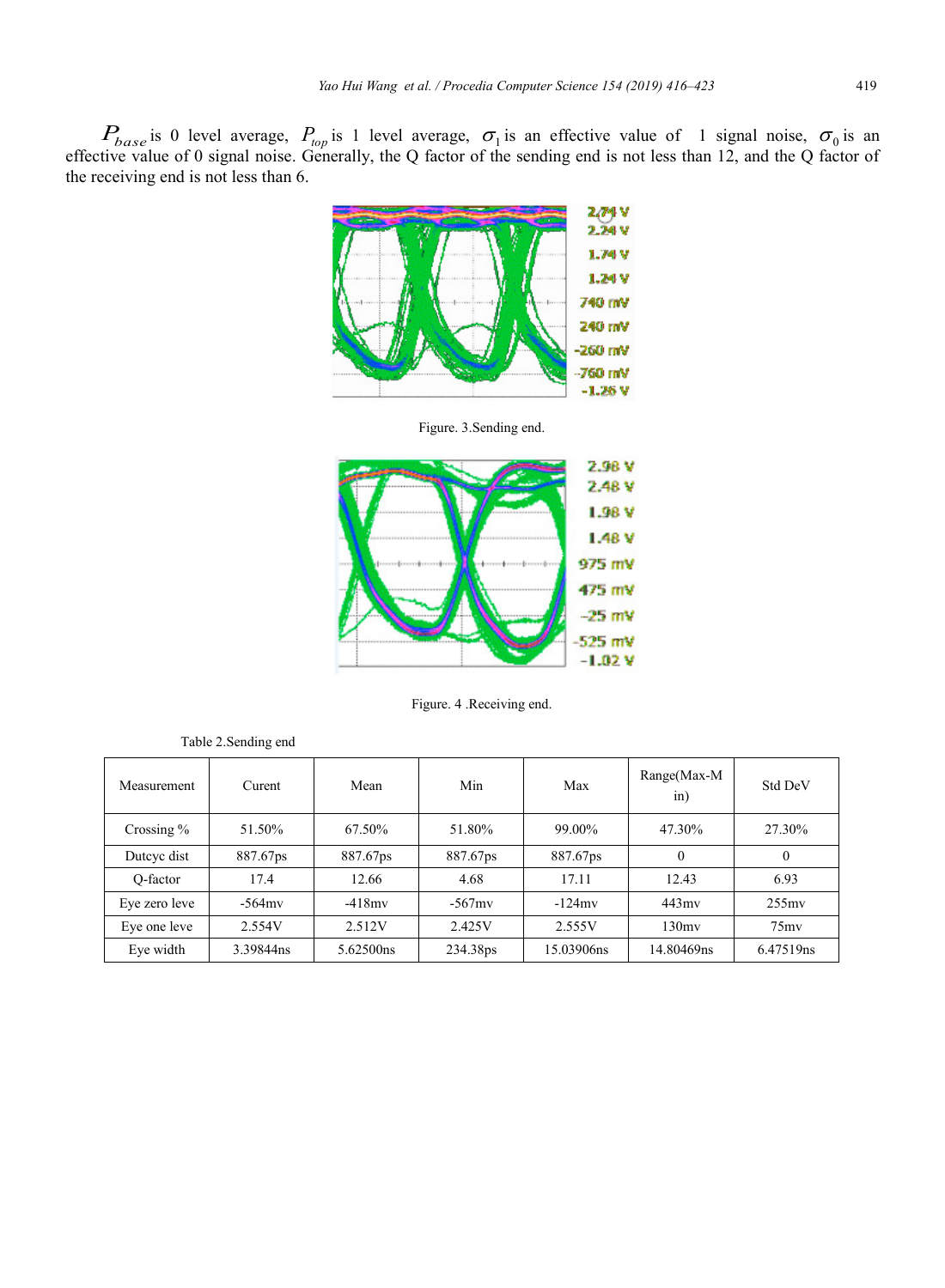| Measurement   | Curent    | Mean      | Min       | Max        | Range(Max-M<br>in) | Std DeV          |
|---------------|-----------|-----------|-----------|------------|--------------------|------------------|
| Crossing $\%$ | 56.70%    | 56.80%    | 56.70%    | 56.80%     | $0.07\%$           | $0.04\%$         |
| Dutcyc dist   | 22%       | 22%       | 22%       | 22%        | $\theta$           | $\theta$         |
| O-factor      | 6.62      | 6.57      | 6.35      | 6.73       | 370m               | 190 <sub>m</sub> |
| Eve zero leve | $-288$ mv | $-286$ mv | $-289$ mv | $-282$ mv  | 6 <sub>my</sub>    | 3mv              |
| Eye one leve  | 2.613V    | 2.610V    | 2.605V    | 2.613V     | 8 <sub>mv</sub>    | 4my              |
| Eve width     | 4.41406ns | 8.39844ns | 4.41406ns | 14.53125ns | 10.11719ns         | 5.43944ns        |

Table. 3. Receiving end

## **3.Experimental Results Show**

By using the signal and spectrum analyzer, the spectrum of the wireless signal is shown in Figure 5.



Figure. 5. Spectrum diagram

In addition, 802.11n has eight modulation modes. As shown in Table 3-2. Since the transmission speed of WIFI is affected by the modulation mode and coding rate<sup>4</sup>, and the signal quality of WIFI is closely related to the transmission speed of WIFI. It is necessary to change the modulation mode in order to measure the signal quality. In the experimental test, we changed the modulation method by measuring the script file to measure the signal quality. The theoretical value of the Error Vector Magnitude(EVM) is shown in Table4. It is an important indicator of signal quality<sup>2</sup>.

| Table 4.802.11n modulation mode. |  |  |
|----------------------------------|--|--|
|----------------------------------|--|--|

| Spatial | <b>MCS</b>     | Modulation  | Coding | <b>EVM</b>          |
|---------|----------------|-------------|--------|---------------------|
| flow    | number         |             | rate   |                     |
|         | $\theta$       | <b>BPSK</b> | 1/2    | $-5dB$ $(56.2\%)$   |
|         |                | <b>OPSK</b> | 1/2    | $-10$ dB $(31.6\%)$ |
|         | $\mathfrak{D}$ | <b>OPSK</b> | 3/4    | $-13dB$ (22.4%)     |
| $1*1$   |                | 16-OAM      | 1/2    | $-16dB$ (15.8%)     |
|         | 4              | 16-OAM      | 3/4    | $-19dB$ (11.2%)     |
|         |                | 64-OAM      | 2/3    | $-22dB$ $(7.94\%)$  |
|         | 6              | 64-OAM      | 3/4    | $-25dB$ $(5.62\%)$  |
|         |                | 64-OAM      | 5/6    | $-27dB$ $(4.47\%)$  |

The signal quality can be measured by comparing the EVM test value with the theoretical value. The parameter setting of the spectrum analyzer is shown in Table 5. In the experiment, the modulation Mode 4 (16-QAM, encoding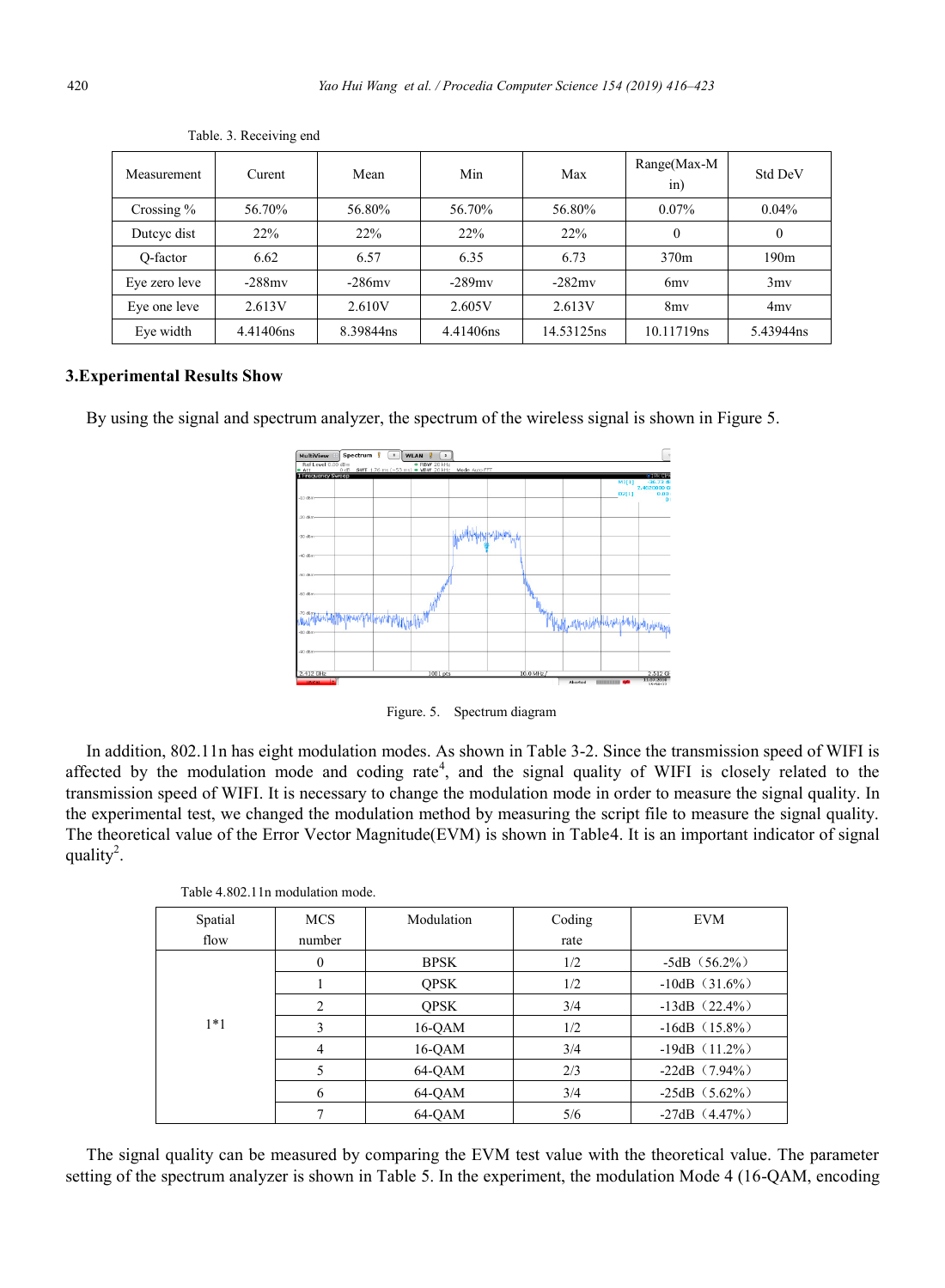rate of  $3/4$ <sup>5</sup> and modulation Mode 7 (64-QAM, encoding rate of  $5/6$ <sup>5</sup> are tested. And the Constellation Map as shown in Fig. 6 and Fig.7. The EVM values of the two modulation modes are shown in Table 5 and Table 6. The error between the test value and the theoretical value meets the design requirements.

| 5ms/200000 |
|------------|
|            |
| 1/10000    |
|            |
|            |

Table5.Spectrum Analyzer Parameters.

| Table 6. EVM values $(64 - QAM, 5/6)$ |  |  |  |
|---------------------------------------|--|--|--|
|                                       |  |  |  |

| Analyzed Physical Channel:21<br>NO.of PPDUs-Recognized:21<br>Analyzed:21 |             |             |                |           |                |               |
|--------------------------------------------------------------------------|-------------|-------------|----------------|-----------|----------------|---------------|
| PPDU <sub>s</sub> :                                                      | Min         | Mean        | Limit          | Max       | Limit          | Unit          |
| Pilot Bit Error Rate                                                     | ---         | ---         | 0.00           | ---       | 0.00           | $\frac{0}{0}$ |
| <b>EVM All Carriers</b>                                                  | 2.43        | 2.72        | 4.47           | 2.99      | 4.47           | $\frac{0}{0}$ |
|                                                                          | $-32.28$    | $-31.32$    | $-27.00$       | $-30.49$  | $-27.00$       | dB            |
| <b>EVM Data Carriers</b>                                                 | 2.45        | 2.73        | 4.47           | 3.00      | 4.47           | $\frac{0}{0}$ |
|                                                                          | $-32.23$    | $-31.27$    | $-27.00$       | $-30.45$  | $-27.00$       | dВ            |
| <b>EVM Pilot Carriers</b>                                                | 2.13        | 2.52        | 56.23          | 2.94      | 56.23          | $\frac{0}{0}$ |
|                                                                          | $-33.44$    | $-31.98$    | $-5.00$        | $-30.64$  | $-5.00$        | dB            |
| Center Freq Error                                                        | $-32876.44$ | $-32911.03$ | $\pm 61550.00$ | -32939.57 | $\pm 61550.00$ | Hz            |
| Symbol Clock Error                                                       | $-11.00$    | $-12.97$    | $\pm 25.00$    | $-16.47$  | $\pm 25.00$    | ppm           |

Table 7. EVM values (16—QAM, 3/4)

| NO.of PPDUs-Recognized:18<br>Analyzed:17<br>Analyzed Physical Channel:17 |             |             |                |             |                |               |
|--------------------------------------------------------------------------|-------------|-------------|----------------|-------------|----------------|---------------|
| PPDU <sub>s</sub> :                                                      | Min         | Mean        | Limit          | Max         | Limit          | Unit          |
| Pilot Bit Error Rate                                                     |             |             | 0.00           |             | 0.00           | $\frac{0}{0}$ |
| <b>EVM All Carriers</b>                                                  | 3.80        | 3.96        | 11.22          | 4.13        | 11.22          | $\%$          |
|                                                                          | $-28.41$    | $-28.05$    | $-19.00$       | $-27.69$    | $-19.00$       | dB            |
| <b>EVM Data Carriers</b>                                                 | 3.82        | 3.99        | 11.22          | 4.13        | 11.22          | $\frac{0}{0}$ |
|                                                                          | $-28.35$    | $-27.99$    | $-19.00$       | $-27.68$    | $-19.00$       | dB            |
| <b>EVM Pilot Carriers</b>                                                | 3.23        | 3.59        | 56.23          | 4.07        | 56.23          | $\frac{0}{0}$ |
|                                                                          | $-29.81$    | $-28.89$    | $-5.00$        | $-27.82$    | $-5.00$        | dB            |
| Center Freq Error                                                        | $-32578.32$ | $-32595.88$ | $\pm 61550.00$ | $-32607.66$ | $\pm 61550.00$ | Hz            |
| Symbol Clock Error                                                       | $-11.55$    | $-13.06$    | $\pm 25.00$    | $-14.39$    | $\pm 25.00$    | ppm           |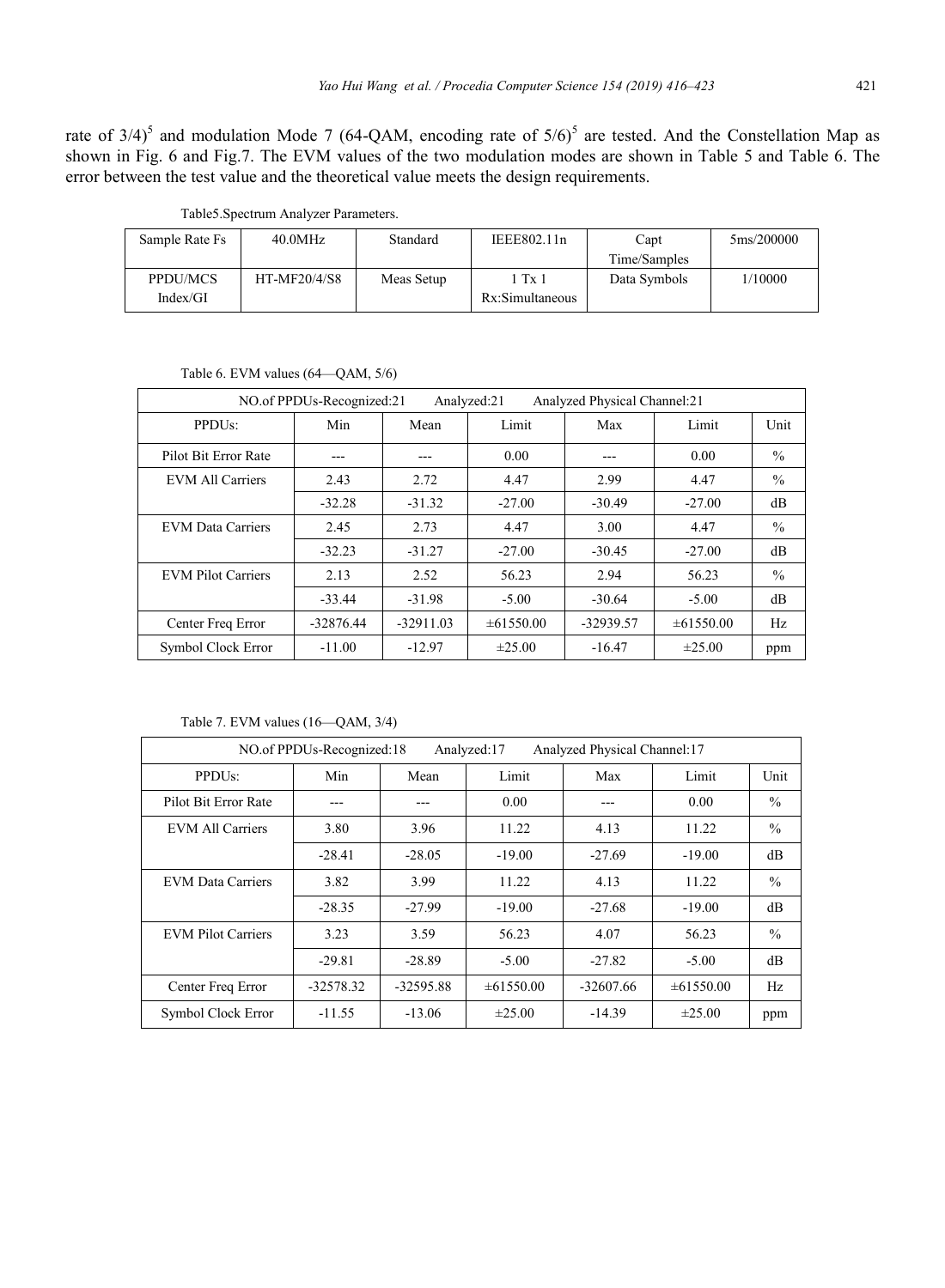

Figure. 6 .(64—QAM, 5/6)

| <b>ISLAMITELELLE</b>                               |                                                                       |                   |                               |
|----------------------------------------------------|-----------------------------------------------------------------------|-------------------|-------------------------------|
|                                                    |                                                                       |                   |                               |
|                                                    |                                                                       |                   |                               |
|                                                    |                                                                       |                   |                               |
| $\mathbb{R}^{\mathbb{R}^2}$                        | $\frac{1}{\  \mathcal{D} \mathcal{L} \mathcal{D} \mathcal{L} \ _2^2}$ | an yezhoù gant    | $\frac{1}{2} \frac{d^2}{d^2}$ |
| $-\frac{10}{9}$                                    | $\mathcal{A}^{\mu}$                                                   | $\mathcal{A}_b$ . | Ą.                            |
| $-\frac{\partial \mathbf{p}}{\partial \mathbf{q}}$ | $-\theta_{b\tau}$                                                     | $-49-$            | Ą.<br>$\frac{1}{2}$           |
| $\mathbb{E} \phi_{\overline{m}}$                   | uriyası.                                                              | <b>WAND</b>       | 画程                            |
|                                                    |                                                                       |                   |                               |
|                                                    |                                                                       |                   |                               |
|                                                    |                                                                       |                   |                               |

Figure. 7. (16—QAM, 3/4)

## **4.Conclucion**

The purpose of this paper is to develop the underlying hardware design of the wireless node based on AR9341 so that it can solve the problem of poor scalability and weak mobility faced by the use of wired connections for news interview data transmission. Firstly, The composition of the underlying hardware modules is analyzed .Secondly, the technical specifications of each module are tested through the Spectrum Analyzer and Oscilloscope. Finally, the feasibility of the design was verified by the PCB board in practice. It is found that the last kilometer data transmission of news interview using WLAN has better expansibility and more flexible movement. It is visible to see that it has important practical significance for the data transmission of the last one kilometer news interview.

#### **Acknowledgement**

This work was supported by national sci-tech support plan, digital media technology development (2015BAK05B00,2015BAK05B01).

### **References**

<sup>1.</sup> Lanbing Chen, cadence high-speed circuit board design - Allegro Sigrity SI / PI / EMI design guide, Electronic Industry Press; 2014.